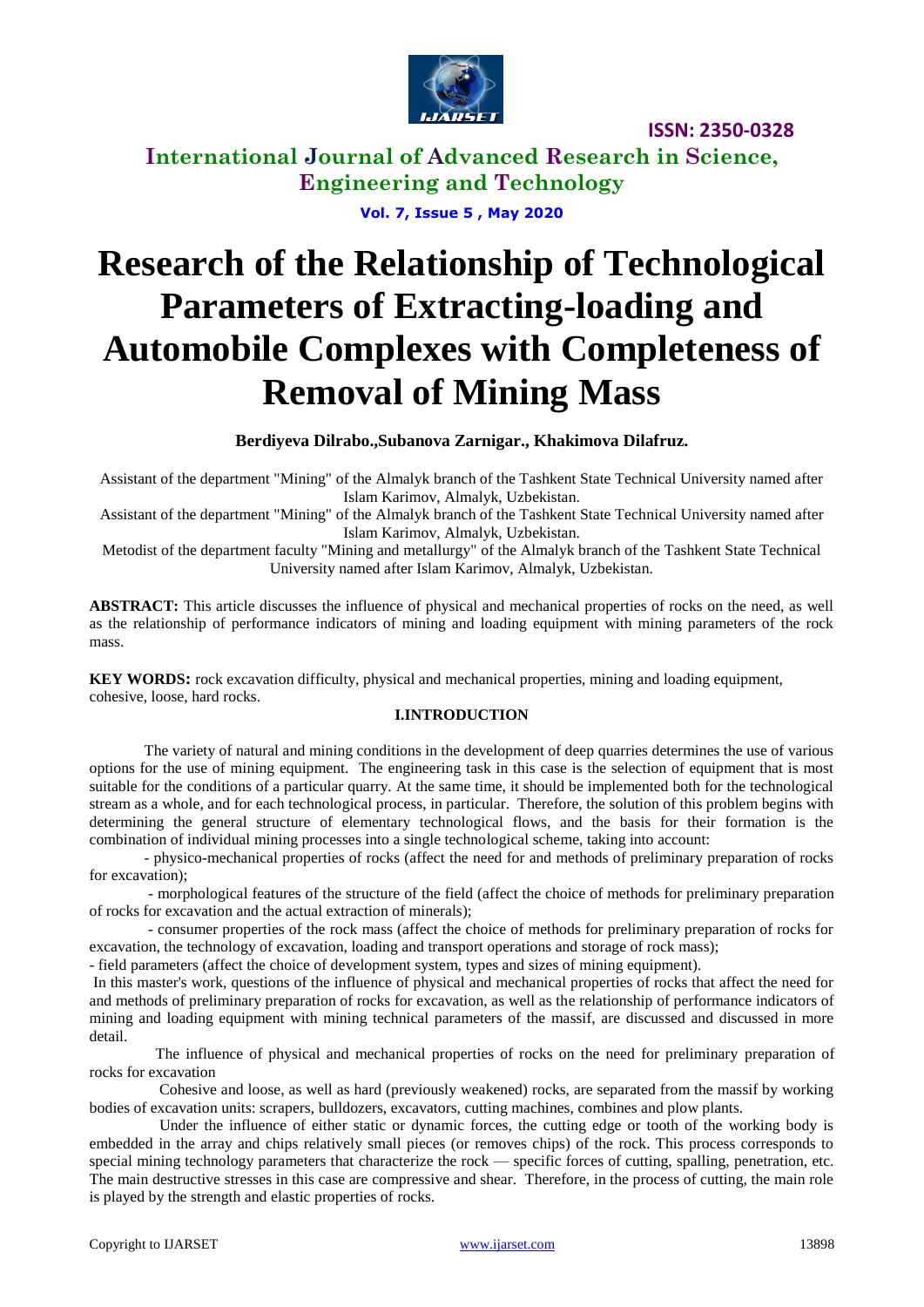

### **International Journal of Advanced Research in Science, Engineering and Technology**

### **Vol. 7, Issue 5 , May 2020**

#### **II. SIGNIFICANCE OF THE SYSTEM**

When excavators are working, excavation (digging) of the rock is performed by sequential separation of chips. The excavation process includes cutting (chipping) of the rock chips and moving the cut rock over the surface of the executive body (bucket, knife, etc.). The calculated cross-sectional area of the chip is  $S = db$ , (where d is the chip thickness (depth of introduction of the actuator); b is the chip width below).

The cross-sectional shape of the chips (puncture bodies) and their actual dimensions depend on the pattern of excavation, the type and structure of the rocks

The process of excavation is usually characterized by the value of the resistivity of the rocks (rock mass) to  $K<sub>F</sub>$  digging:

$$
K_{F} \approx \frac{F_{k}}{S} \tag{1}
$$

where  $F_k$  is the tangential strength of the rock resistance to dripping, N;

S is the surface area of the separation of the chips,  $m_2$ .

The specific resistance to digging depends primarily on the strength and density of the rock. When loosening loose dry sands with a mechanical shovel  $K_F = (0.16 \div 0.25) 10^5$  Pa, for heavy wet clays  $K_F = (2 \div 3) 10^5$  Pa, for half-breed rocks within the same structural block  $K_F$  reaches  $10^6$  Pa. The value of  $K_F$  depends not only on the strength of the rock in the piece, but also on the fracture of the massif, characterized by its structural attenuation coefficient k so The  $K_F$  value is affected by the type of excavation machine used and the geometry of the actuator. For example, when loam and light clays are excavated,  $K_F$  (0.6÷1.3) 10<sup>5</sup> Pa is mechanically shovel, and  $K_F$  = (1.8÷4.0) 10<sup>5</sup> Pa when excavated by rotary excavators.

To compare rocks for excavation, a relative indicator of the difficulty of excavating Pe rocks is recommended. The PE index of soft and half-breed rocks is determined by the empirical formula

$$
\Pi_{\text{M3}} = [3 k_{\text{c.o}} (0.2 \sigma_{\text{c} \times} + \tau_{\text{c} \times \text{B}} + \sigma_{\text{p}}) + 30 \gamma] 10^{-6},
$$

 $(2)$ 

where k is the coefficient of structural weakening of the rocks of the massif in the direction of digging. Rocks, the excavation of which is possible with existing and promising excavating machines without prior loosening, are divided into 10 classes in terms of Pe value.

The first class includes rocks in which Pe is within the range of 0-3, the second - Pe =  $3\div 6$ , etc. Breeds with Pe more than 30 are extra-categorical.

#### **III. LITERATURE SURVEY**

The largest volume of overburden operations in quarries is accounted for by the excavation of blasted rocks. Digging of the latter is usually carried out at the bottom of the face. The tangential forces and, therefore, the required efforts of the excavator depend primarily on the degree of cohesion and lumpiness of the blasted rock, as well as on the bulk density of γ rock. With a decrease in the coefficient of loosening of the destroyed rock, kp from 1.4÷1.5 to 1.05 K<sub>F</sub> increases from (0.5–1)  $10^5$  Pa to (7–9)  $10^5$  Pa. With an increase in  $\gamma$  and the average piece size dav of the destroyed rock and collapse (at  $k_p = const$ ),  $K_F$  also proportionally increases.

The relative indicator of the difficulty of excavating the destroyed Pe rocks is determined by the empirical

formula 
$$
\Pi_{\circ}^{P} = 2.2 \cdot A(1 + \frac{10}{\kappa_{p}}),
$$
 (3)

where  $A = 10^{-6}$  ( $\gamma d_{cp} + 10^{-2} \tau_{c,LB}$ ).

 $d_{av}$  - the average size of pieces of destroyed rock in the collapse, cm;

 $\gamma$  - volumetric weight, kg/dm<sup>3</sup>.

Similarly to rocks in the massif in the size of Pre, the destroyed rocks are divided into 10 classes (Table 1). On the whole, the depth of bucket penetration (scooping) z, the digging speed  $v<sub>b</sub>$ , and the scooping intensity i (i = b<sub>k</sub>, where  $b_k$  is the bucket width) depend on the specific resistance of the blasted rocks to digging.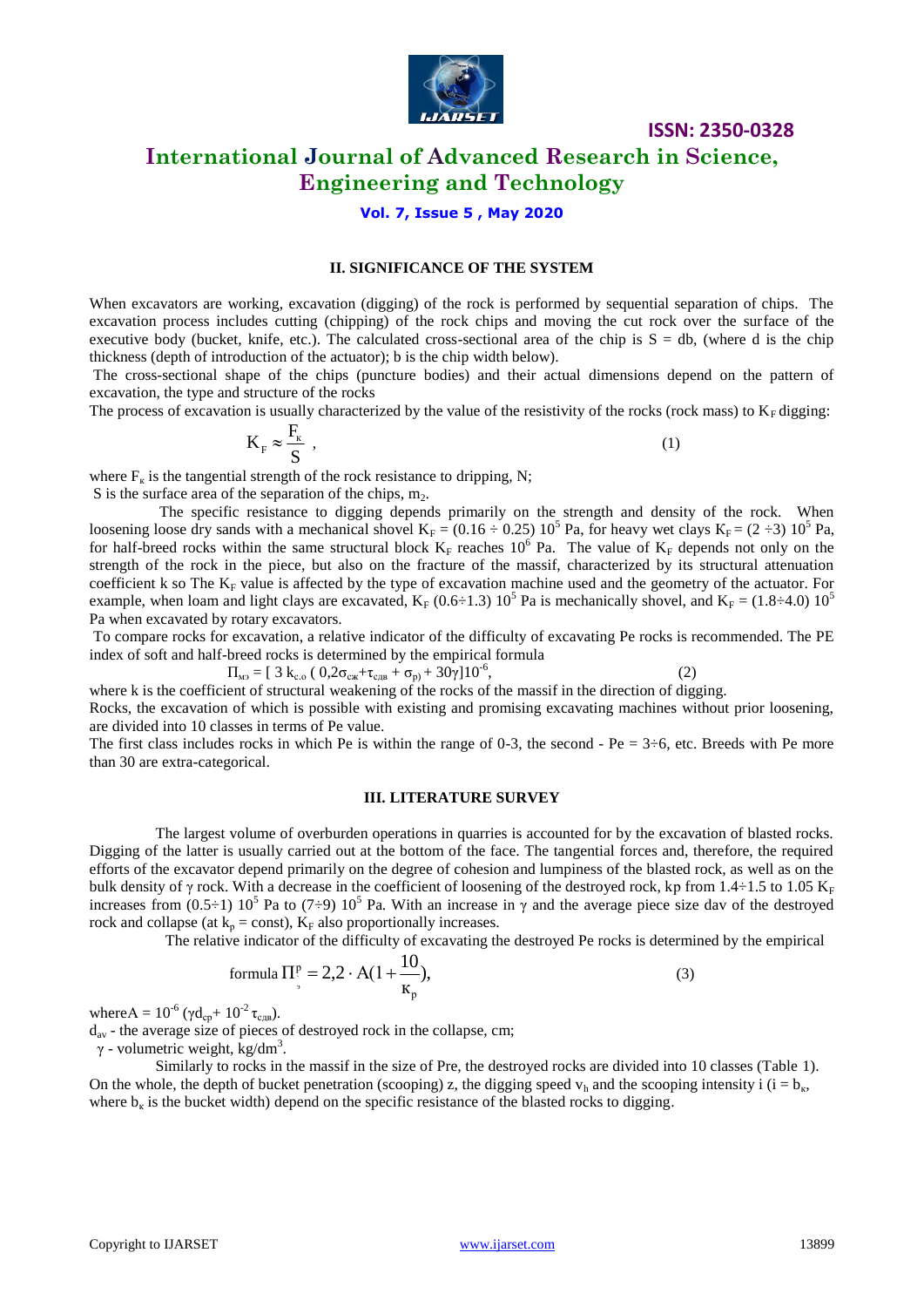

## **International Journal of Advanced Research in Science, Engineering and Technology**

### **Vol. 7, Issue 5 , May 2020**

| <b>Classification of destroyed rocks by excavation</b> |               |             |             |             |             |             |  |
|--------------------------------------------------------|---------------|-------------|-------------|-------------|-------------|-------------|--|
| Classes                                                |               | Index       |             |             |             |             |  |
|                                                        | 0,05<         | $0,05-0,15$ | $0,15-0,35$ | $0,35-0,55$ | >0,55       | $\prod_{3}$ |  |
|                                                        | $1,05 - 1.40$ | $1,2-1,45$  | $1,3-1,50$  | $1,5-1,60$  |             |             |  |
| $\rm II$                                               | 1.10-1.15     | $1,25-1,30$ | $1,35-1,40$ |             |             |             |  |
|                                                        | and more      | and more    | and more    |             |             | Until 3     |  |
|                                                        | $1,2-1,25$    | $1,35-1,50$ | $1,5-1,60$  |             |             |             |  |
|                                                        | and more      |             |             |             |             |             |  |
| $\rm II$                                               | $1,01-1,03$   | $1,10-1,05$ | $1,15-1,25$ | $1,25-1,40$ | $1,35-1,60$ | From 3      |  |
|                                                        | $1,01-1,10$   | $1,10-1,25$ | $1,2-1,35$  | $1,3-1,60$  | $1,5-1,60$  | until 6     |  |
|                                                        | $1,10-1,20$   | 1,40        | $1,25-1,60$ | $1,35-1,60$ |             |             |  |
|                                                        |               | $1,02-1,05$ | $1,10-1,15$ | $1,15-1,20$ | $1,25-1,30$ |             |  |
| III                                                    | $1,01-1,03$   | $1,05-1,15$ | $1,10-1,20$ | $1,2-1,30$  | $1,3-1,50$  | 6 to 9      |  |
|                                                        | $1,02-1,10$   | $1,10-1,20$ | $1,15-1,25$ | $1,25-1,40$ | $1,35-1,60$ |             |  |
| IV                                                     |               | $1,01-1,02$ | $1,03-1,05$ | $1,10-1,15$ | $1,2-1,25$  |             |  |
|                                                        |               | $1,02-1,05$ | $1,05-1,10$ | $1,15-1,20$ | $1,25-1,30$ | 9 to 12     |  |
|                                                        | $1,01-1,05$   | $1,05-1,10$ | $1,10-1,15$ | $1,2-1,25$  | $1,3-1,40$  |             |  |
| V                                                      |               |             | $1,01-1,03$ | $1,05-1,10$ | $1,10-1,20$ |             |  |
|                                                        |               | $1,0-1,03$  | $1,02-1,05$ | $1,10-1,15$ | $1,15-1,25$ | 12 to 15    |  |
|                                                        | $1,01-1,02$   | $1,03-1,05$ | $1,05-1,10$ | $1,15-1,20$ | $1,25-1,30$ |             |  |
|                                                        |               |             |             | $1,03-1,05$ | $1,05-1,15$ |             |  |
| VI                                                     |               |             | $1,01-1,03$ | $1,05-1,12$ | $1,15-1,20$ | 15 to 18    |  |
|                                                        | $1,0-1,01$    | $1,01-1,05$ | $1,03-1,10$ | $1,10-1,15$ | $1,2-1,25$  |             |  |
| VII                                                    |               |             |             | $1,02-1,03$ | 1,03-1,08   |             |  |
|                                                        |               |             | $1,0-1,02$  | $1,03-1,10$ | $1,05-1,15$ | 18 to 21    |  |
|                                                        |               | $1,0-1,03$  | $1,02-1,08$ | $1,08-1,15$ | $1,15-1,20$ |             |  |
| <b>VIII</b>                                            |               |             |             | $1,01-1,02$ | $1,02-1,05$ |             |  |
|                                                        |               |             |             | $1,02-1,08$ | $1,03-1,10$ | 21 to 24    |  |
|                                                        |               |             | $1,0-1,05$  | $1,05-1,12$ | $1,08-1,15$ |             |  |
| IX                                                     |               |             |             |             |             |             |  |
|                                                        |               |             |             | $1,01-1,05$ | $1,01-1,08$ | 24 to 27    |  |
|                                                        |               |             | $1,0-1,02$  | $1,02-1,08$ | $1,05-1,12$ |             |  |
|                                                        |               |             |             |             |             |             |  |
| $\mathbf X$                                            |               |             |             |             |             | 27 to 30    |  |

**Table 1 Classification of destroyed rocks by excavation**

Note. In each class, the first line shows the values of  $K_p$  for the destroyed dense rocks, in the second line for the destroyed semi-rock, in the third - for the destroyed rock.

Especially low is the speed of scooping of large-blown up rock.

The scooping height hh, necessary for filling the bucket, also depends on the depth of the bucket. In this case, the minimum scooping height is hh 3bк.

Correlation of performance indicators of mining and loading equipment with mining parameters of the massif

Requirements for the parameters of individual processes of the process flow are formed on the basis of an analysis of the mining and geological characteristics of the deposit, technical conditions for the supplied mineral raw materials, the economically feasible level of losses and dilution of the mineral, as well as restrictions on the level of environmental impact of mining. For example, when preparing the ore mass for excavation, the parameters of drilling and blasting operations are determined taking into account the consumer requirements for the lumpiness and quality of the supplied ore, which imposes certain restrictions on the specific consumption of explosives and the degree of disruption of the geological structure of the massif during an explosion in order to reduce mixing of ore and host rocks. When conducting excavation and loading operations, such parameters of benches and excavation and loading equipment must be maintained that ensure the maximum yield of marketable ore of the required quality.

The formation of elementary cargo flows for each natural-technological zone and the total cargo flows of the quarry is carried out on the basis of the analysis of the geological characteristics of this zone, and the determination of their parameters is based on the design mode of mining. It should be borne in mind that if the parameters of such flows for the ore and rock zones are relatively constant in time, and their fluctuations are mainly determined by the reliability of the transport and mining and loading links, then for the ore-rock zone, the complexity of the structure of the faces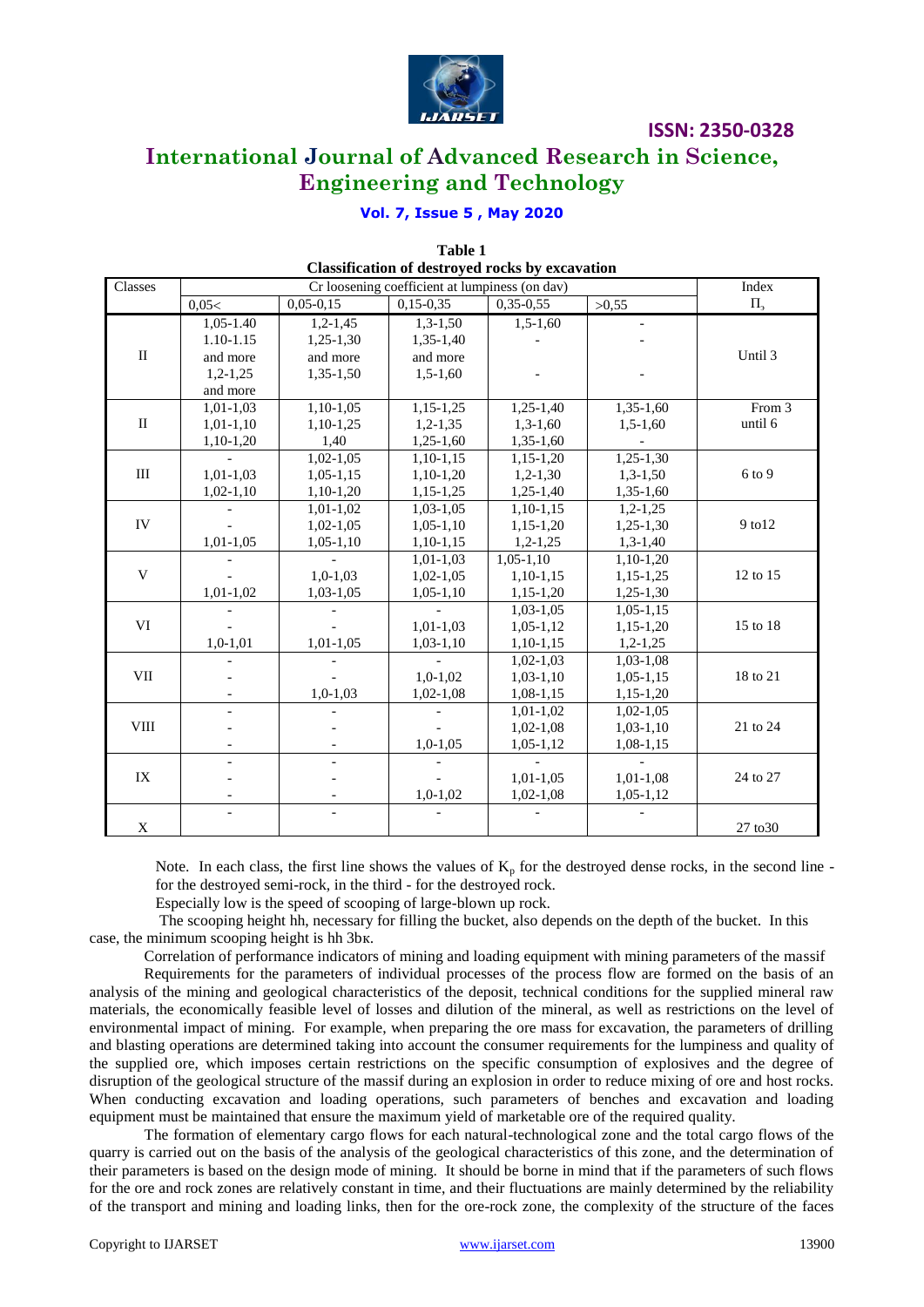

# **International Journal of Advanced Research in Science, Engineering and Technology**

### **Vol. 7, Issue 5 , May 2020**

becomes paramount, of which the grade of the rock mass, as well as the unloading address, can change several times per shift. Therefore, in deposits with difficult natural conditions, general ore ore freight flows (commodity and offbalance) are classified as complex and are formed from heterogeneous elementary freight flows, characterized by the same variable intensity. However, at a certain stage in the formation of general quarry cargo flows, their parameters are stabilized, which under specific conditions allows using their combined varieties instead of simple ones.

After selecting mining and handling equipment, suitable types of transport are selected for it, from which the model that is most suitable for working in the conditions under consideration is determined by the same method.

Direct mechanical upper digging shovels are characterized by a high digging force of 3-5 kg/cm<sup>2</sup> 0.3÷0.5 MPa), a large number of sizes ( $E = 0.25 \div 100$  m<sup>3</sup> or more).

This makes it possible to effectively use them for excavating soft, dense and destroyed rocks.

 $(\Pi_{M2} \leq 8, \Pi_{D2} \leq 10)$  with subsequent loading into vehicles or transshipment into the worked out space in various mountain, climatic and hydrogeological conditions. In the stopping mode, direct mechanized shovels can excavate rocks of almost any excavation. The main drawback of mehlopat is the discontinuity (cyclicity) of the working process: only 20-30% of the total cycle time is spent on the actual excavation (scooping). An increase in the power of the excavator leads to a sharp increase in its mass. The main technical and economic characteristics of excavators are presented in table 2 and.

### Table 2 **Main technical and economic characteristics straight shovel mining excavators**

| Excavatorbrand,   | Horsepower | Bucketcapacity, | Weight t | DT           | Cost             |
|-------------------|------------|-----------------|----------|--------------|------------------|
| company           |            | $m^3$           |          | consumption, | thousanddollars. |
|                   |            |                 |          | 1/h          |                  |
| Cat 385C          | 530        | 5.7             | 90.6     | 39           | 1200             |
| FSCaterpillar     |            |                 |          |              |                  |
| PC 1250LS Komatsu | 651        | 6.5             | 110      | 59.9         | 1456             |
| R 974 C Liebherr  | 543        | 4.6             | 84       |              | 1209             |
| HR 40E Terex      | 568        | 6               | 103.6    | 61           | 1580             |
| EX 1200-6LD       | 770        | 6.5             | 108      |              | 1490             |
| Hitachi           |            |                 |          |              |                  |

Table 3 **Main technical and economic characteristics backhoeloader**

| <b>Mark</b>       | Firm        | Powerhp | <b>Bucketcapacity</b> | Weight, | DT          | Cost            |
|-------------------|-------------|---------|-----------------------|---------|-------------|-----------------|
| excavator         |             |         | $m^2$                 |         | consumption | thousanddollars |
|                   |             |         |                       |         | 1/hour      |                 |
| <b>Cat 374 DL</b> | Caterpillar | 476     | 4.4                   | 71.1    |             | 986             |
| <b>PC750SE-7</b>  | Komatsu     | 454     | $\overline{4}$        | 76      | 41.1        | 851             |
| ZX670LCH          | Hitachi     | 469     | 3.5                   | 68.4    |             | 575             |
| ZX870LCHBE-3      | Hitachi     | 540     | 4.3                   | 84.3    | 49          | 890             |
|                   |             |         |                       |         |             |                 |
| R 964C HDSL       | Liebherr    | 434     | 3.5                   | 75      |             | 955             |
| Solar 500LC       | Doosan,     | 316     | 3.2                   | 49.5    | 312         |                 |
|                   | Ю.Корея     |         |                       |         |             |                 |
| <b>RC-800LC-7</b> | Hyundai     | 510     | 3.4                   | 83.3    | 60          | 800             |
|                   | Ю.Корея     |         |                       |         |             |                 |
| EC700B LC         | Volvo       | 424     | 4.2                   | 70      | $28.4*$     | 726             |
|                   | Ю.Корея     |         |                       |         |             |                 |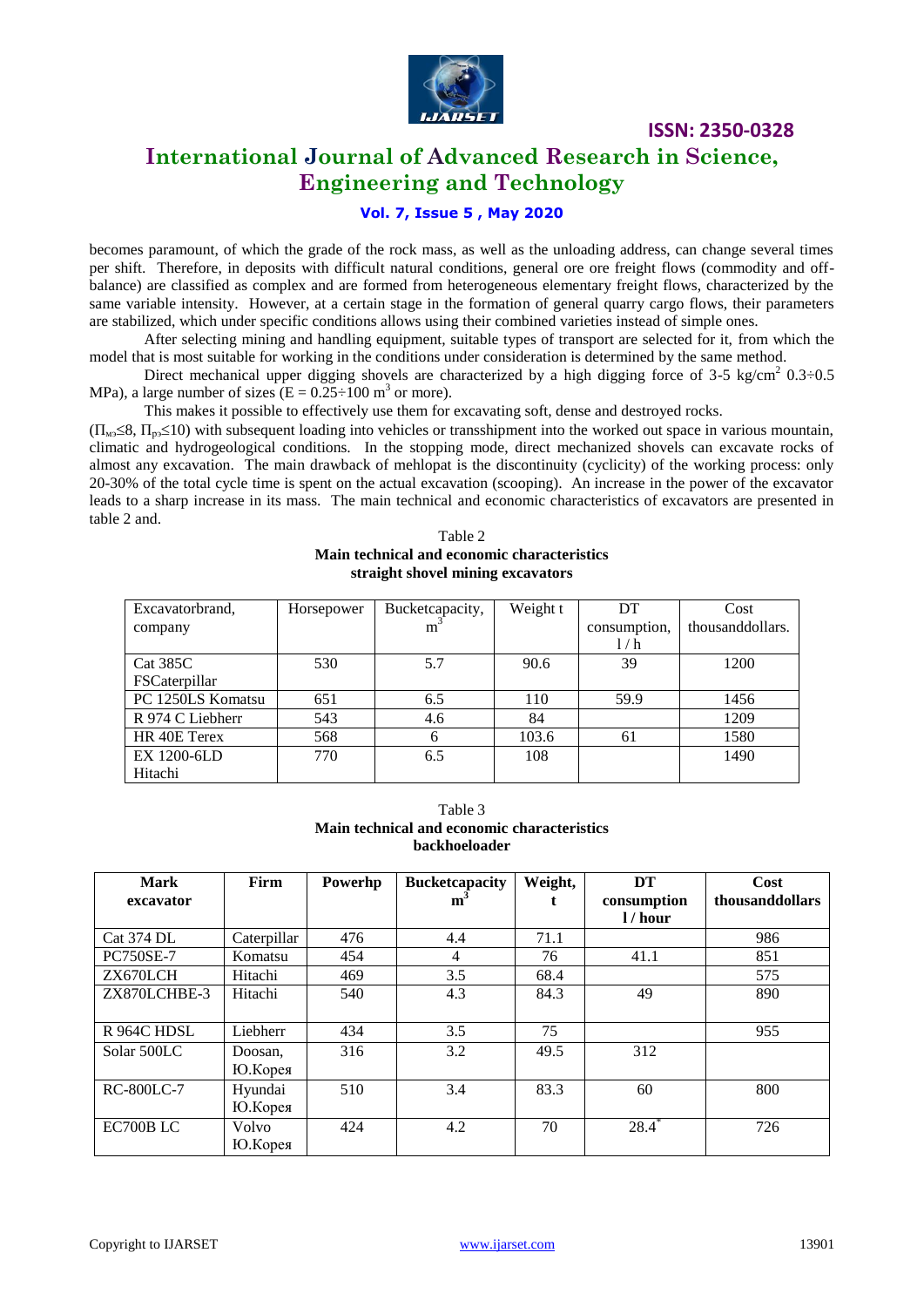

### **International Journal of Advanced Research in Science, Engineering and Technology**

**Vol. 7, Issue 5 , May 2020**

### **IV. METHODOLOGY**

The study of the relationship of performance indicators of mining and loading equipment with mining parameters of the massif is the basis for determining the relevant characteristics and indicators of the processes of mining. The initial data for the mathematical interpretation of such relationships with the greatest reliability can be obtained only as a result of experimental studies. In this regard, in the Muruntau quarry, which is the most characteristic among quarries with difficult mining and geological conditions, a set of such studies was carried out, the purpose of which was to establish the following relationships:

- productivity of mechanical shafts from the quality of loosening of the massif;

- the dependence of the resistivity of the destroyed rock mass to digging on the quality of loosening of the massif. Experimental studies were carried out in the working faces with the determination of the particle size distribution by the photoplanimetric method, and the force of scooping of electric mechanical shovels was determined indirectly by the

current of the bucket lifting engine with preliminary calibration with control weights. Processing the results of pilot industrial and industrial experiments under various conditions made it possible to establish the dependence of the performance of the EKG-8I excavator for 1.0 h of net working time on the average size of a piece of blasted rock mass  $(F_{1g}^{\dagger})$  and obtain the following analytical expression

$$
Q_{EKG-8I} = 700 - 1900d_{cp}^2 + 36d_{cp}
$$
, (5)

где Q<sub>EKG-8I</sub> – excavator performance EKG-8I for 1 h of pure working time, m<sup>3</sup>/h;  $d_{av}$  - the average size of a piece of blasted rock mass, m.



**Fig. 1.Dependence of the performance of the EKG-8I excavator on the average size of a piece of rock after an** 

Analysis of the obtained dependence shows that as the average size of a piece of blasted rock mass increases, the performance of the EKG-8I excavator decreases and at  $d<sub>k</sub>0.60$  m its operation becomes almost impossible. This is because such a degree of crushing of hard-to-explode rocks is ensured at a specific explosive flow rate  $q = 0.10$ -0.15  $kg/m<sup>3</sup>$ , which is clearly not enough for crushing rocks with the required degree of loosening of the massif.

#### **V. EXPERIMENTAL RESULTS**

The specific resistance of rocks to digging is determined for cohesive-loose (coefficient of loosening  $K_p = 1,15$ ;  $d_{cp}$ = 0,08-0,15 м;  $\sigma_{c}$  = 80 МПа) иосыпающегося (коэффициентразрыхления $K_p = 1.4$ ;  $d_{cp}$ = 0,08-0,15 м;  $\sigma_{c}$  = 80 МПа) забоев. The experimental results (Table 3) were used to determine the relationship of the resistivity of the destroyed rocks to digging with the average size of a piece of blasted rock mass. At the same time, it was taken into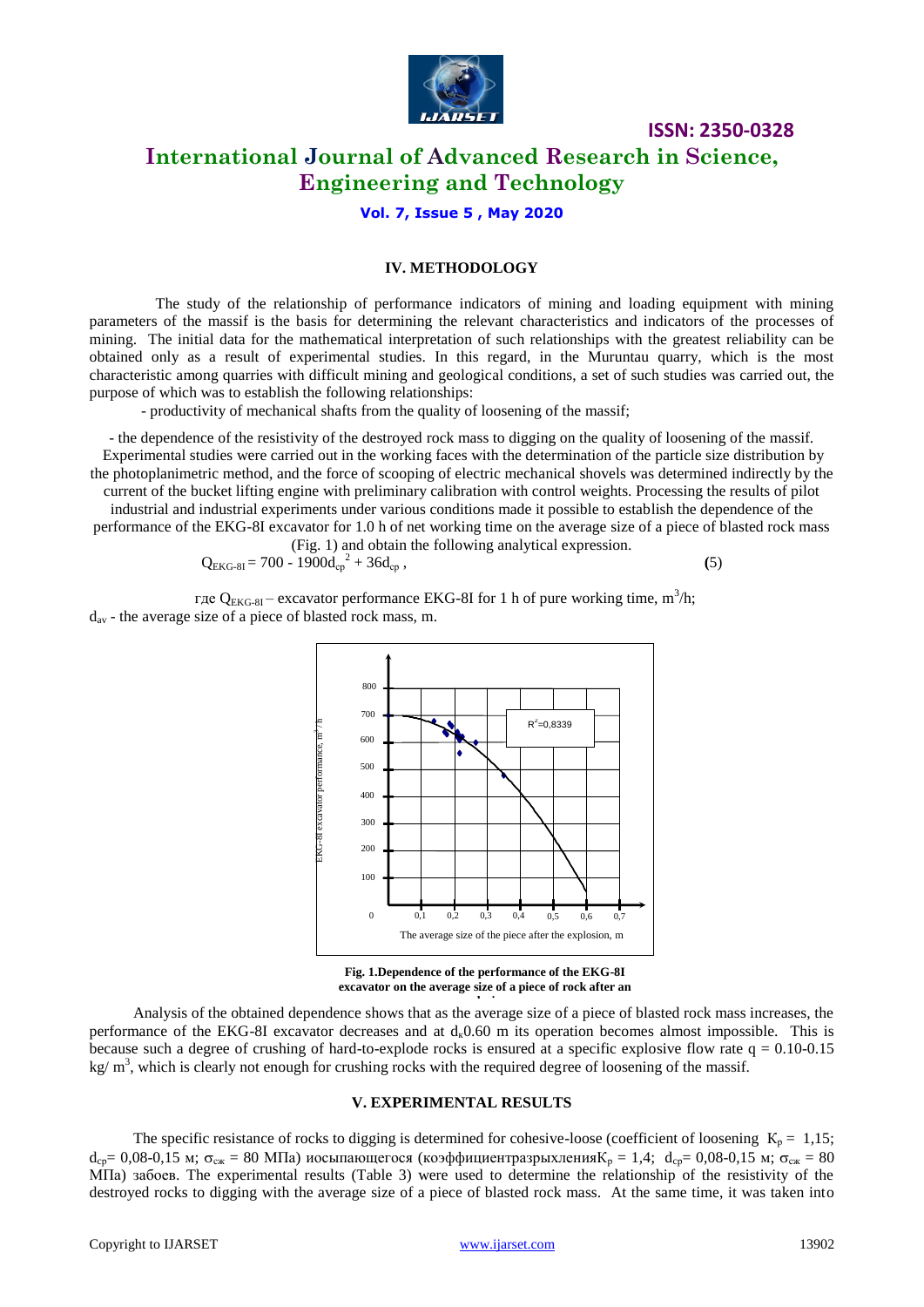

### **International Journal of Advanced Research in Science, Engineering and Technology**

### **Vol. 7, Issue 5 , May 2020**

account that the performance of the excavator on the crumbled bottom is practically equal to its technical productivity, and on a cohesive-loose face - they served as the starting point for constructing the dependence of the resistivity of the array to digging on the average size of a piece of blasted rock mass. In this case, the relationship between the performance of the EKG-8I excavator and the average size of a piece of blasted rock mass (Fig. 4) was used in accordance with the procedure for calculating the specific resistance of rocks to digging. In the calculations, it was assumed that the drive power of the working body of the excavator is constant and fully used, and the performance of the excavator is inversely related to the specific resistance of the destroyed rock mass to digging.

### **Table 4 The results of determining the specific resistance of rocks to scooping excavator EKG-8I**

| Height<br>filling<br>bucket, m | Coefficient<br>loosening<br>array | Area<br>shavings,<br>m <sup>2</sup> | Aneffort<br>scooping<br>kN | Specific<br>resistance<br>scooping, MPa | Performance<br>excavator EKG-8I,<br>$m^3/h$ |
|--------------------------------|-----------------------------------|-------------------------------------|----------------------------|-----------------------------------------|---------------------------------------------|
| 6,5                            | 0.15                              | 0.82                                | 144                        | 0,13                                    | 680                                         |
| 8.3                            | .15                               | 0.64                                | 102                        | 0,11                                    | 680                                         |
| 6.5                            | 1,40                              | 1,26                                | 138                        | 0,12                                    | 710                                         |
| 8,3                            | $\left(0, 40\right)$              | 1,00                                | 100                        | 0,10                                    | 700                                         |

### **VI.CONCLUSION AND FUTURE WORK**

The dependence (Fig. 2) is a special case, since it is valid for a loosened massif, represented by rocks with a compressive strength of  $cr = 80$  MPa.



**Fig.2. Dependence of the specific resistance of rocks to digging on the average size of a piece of blasted rock mass.**

The study of reference data showed that, ceteris paribus, there is a direct linear relationship between the resistivity of the destroyed digging mass and the ultimate compressive strength of the rocks.

Thus, a study of the relationship between the technological parameters of mining and loading and automobile complexes with the completeness of rock extraction shows that the scooping parameters for the adopted type and model of mining machines are determined by the excavation class of the exploded rocks. The actual height of scooping of the shovel of loose and cohesive - loose rocks is less than the height of the location of its pressure shaft. As a result of experimental studies and analysis of statistical materials for mining experimental and industrial blocks in a quarry with difficult mining and geological conditions, the dependences of excavator performance and resistivity of the destroyed